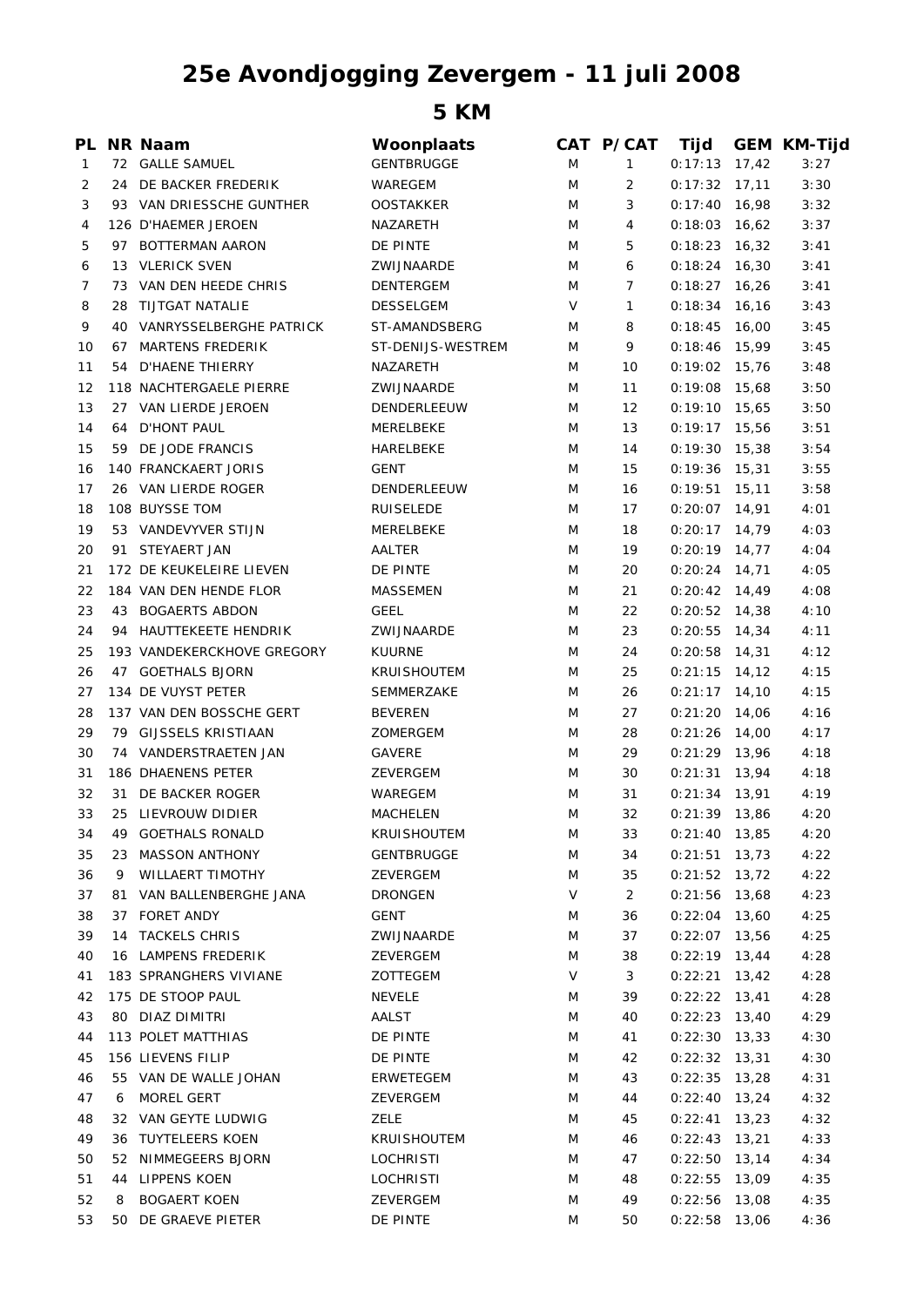| PL. |                | <b>NR Naam</b>             | Woonplaats        |        | CAT P/CAT      | Tijd            |       | <b>GEM KM-Tijd</b> |
|-----|----------------|----------------------------|-------------------|--------|----------------|-----------------|-------|--------------------|
| 54  |                | 111 CORNELIS JACINTHA      | ZWIJNAARDE        | $\vee$ | 4              | 0:22:59         | 13,05 | 4:36               |
| 55  |                | 35 VAN DE VELDE WENDY      | OUDENAARDE        | V      | 5              | 0:23:05         | 13,00 | 4:37               |
| 56  |                | 82 VAN BALLENBERGHE SANNE  | <b>DRONGEN</b>    | V      | 6              | $0:23:08$ 12,97 |       | 4:38               |
| 57  | 7 <sup>7</sup> | <b>BEYAERT TOM</b>         | ZEVERGEM          | M      | 51             | $0:23:16$ 12,89 |       | 4:39               |
| 58  |                | <b>46 DE WITTE THOMAS</b>  | MERELBEKE         | M      | 52             | $0:23:20$ 12,86 |       | 4:40               |
| 59  |                | 133 PAUWELS MIGUEL         | WORTEGEM-PETEGEM  | M      | 53             | $0:23:22$ 12,84 |       | 4:40               |
| 60  |                | 135 VLERICK LUC            | ZEVERGEM          | M      | 54             | $0:23:24$ 12,82 |       | 4:41               |
| 61  |                | 39 SEGAERT DIMITRI         | ST-DENIJS-WESTREM | M      | 55             | $0:23:26$ 12,80 |       | 4:41               |
| 62  |                | 34 VERLINDEN ANDY          | <b>ERWETEGEM</b>  | M      | 56             | $0:23:29$ 12,78 |       | 4:42               |
| 63  |                | 176 GHEKIERE JEAN-PIERRE   | <b>OTEGEM</b>     | M      | 57             | $0:23:37$ 12,70 |       | 4:43               |
| 64  |                | 69 VERDONCK SAM            | <b>GENT</b>       | M      | 58             | $0:23:46$ 12,62 |       | 4:45               |
| 65  |                | 138 DEDOBBELEER GILBERT    | GROOT-BIJGAARDEN  | M      | 59             | $0:23:54$ 12,55 |       | 4:47               |
| 66  |                | 166 VIGOUREUX CATHERINE    | ZEVERGEM          | V      | $\overline{7}$ | $0:24:03$ 12,47 |       | 4:49               |
| 67  |                | 85 VANHESSCHE KARLA        | OUDENAARDE        | V      | 8              | $0:24:15$ 12,37 |       | 4:51               |
| 68  |                | 139 MERLAEN EDDY           | ZEVERGEM          | M      | 60             | $0:24:16$ 12,36 |       | 4:51               |
| 69  |                | 84 VAN BALLENBERGHE WALTER | <b>DRONGEN</b>    | M      | 61             | $0:24:25$ 12,29 |       | 4:53               |
| 70  |                | 51 VANDENBOSSCHE PASCAL    | <b>DRONGEN</b>    | M      | 62             | $0:24:36$ 12,20 |       | 4:55               |
| 71  |                | 89 PERSEIJN ILSE           | NAZARETH          | V      | 9              | $0:24:40$ 12,16 |       | 4:56               |
| 72  |                | 141 GMATI TRABELSI NAHIMA  | EKE               | V      | 10             | $0:24:45$ 12,12 |       | 4:57               |
| 73  |                | 142 GMATI TRABELSI HILAYA  | <b>EKE</b>        | V      | 11             | $0:24:48$ 12,10 |       | 4:58               |
| 74  |                | 20 BUYLE MARIE-JEANNE      | WETTEREN          | V      | 12             | $0:24:51$ 12,07 |       | 4:58               |
| 75  |                | 181 DE POORTERE NELE       | DE PINTE          | $\vee$ | 13             | $0:24:55$ 12,04 |       | 4:59               |
| 76  |                | 122 PILLE LINDA            | <b>URSEL</b>      | V      | 14             | $0:25:01$ 11,99 |       | 5:00               |
| 77  |                | 41 VAN DEN BORRE HERMAN    | DESTELBERGEN      | M      | 63             | $0:25:09$ 11,93 |       | 5:02               |
| 78  |                | 33 VAN HAVER LEANDER       | <b>ELVERSELE</b>  | M      | 64             | $0:25:13$ 11,90 |       | 5:03               |
| 79  |                | 107 DE STAERCKE GUIDO      | ERWETEGEM         | M      | 65             | $0:25:16$ 11,87 |       | 5:03               |
| 80  |                | 95 MAGINET HEIDI           | ZOTTEGEM          | V      | 15             | $0:25:21$ 11,83 |       | 5:04               |
| 81  |                | 129 VANBEVEREN DONALD      | DE PINTE          | M      | 66             | 0:25:26         | 11,80 | 5:05               |
| 82  |                | 11 VANDAELE FRANKY         | <b>DRONGEN</b>    | M      | 67             | 0:25:30         | 11,76 | 5:06               |
| 83  |                | 45 DE CLERCQ NADINE        | ZOTTEGEM          | V      | 16             | 0:25:31         | 11,76 | 5:06               |
| 84  |                | 123 LAGAST JOHANNES        | DE PINTE          | M      | 68             | $0:25:33$ 11,74 |       | 5:07               |
| 85  |                | 2 BRACKE JANA              | ZEVERGEM          | V      | 17             | $0:25:34$ 11,73 |       | 5:07               |
| 86  |                | 1 VLERICK LIEN             | ZEVERGEM          | V      | 18             | $0:25:35$ 11,73 |       | 5:07               |
| 87  |                | 114 VLERICK JOHAN          | ZEVERGEM          | M      | 69             | $0:25:36$ 11,72 |       | 5:07               |
| 88  |                | 164 DE SMET JONAS          | DE PINTE          | M      | 70             | 0:25:38         | 11,70 | 5:08               |
| 89  |                | 83 DE MUYNCK SABINE        | <b>DRONGEN</b>    | V      | 19             | 0:25:41         | 11,68 | 5:08               |
| 90  |                | 167 VANDER BEKEN JOHAN     | NAZARETH          | M      | 71             | 0:25:50         | 11,61 | 5:10               |
| 91  |                | 128 DE ROO JONATHAN        | DE PINTE          | M      | 72             | $0:25:52$ 11,60 |       | 5:10               |
| 92  |                | 116 HELDERWEIRD GONDA      | DEINZE            | V      | 20             | 0:25:53         | 11,59 | 5:11               |
| 93  |                | 162 VAN NEVEL NANCY        | <b>ASTENE</b>     | $\vee$ | 21             | $0:25:54$ 11,58 |       | 5:11               |
| 94  |                | 157 DHONT CHRISTELLE       | <b>EKE</b>        | V      | 22             | $0:25:55$ 11,58 |       | 5:11               |
| 95  |                | 155 KERCKHAERT JONATHAN    | DE PINTE          | M      | 73             | 0:25:59         | 11,55 | 5:12               |
| 96  |                | 90 VAN DEN ABEELE PARICK   | NAZARETH          | M      | 74             | 0:26:01         | 11,53 | 5:12               |
| 97  |                | 189 WALRAET VIVIANE        | GERAARDSBERGEN    | V      | 23             | $0:26:04$ 11,51 |       | 5:13               |
| 98  |                | 163 APER FRANCOIS          | NAZARETH          | M      | 75             | 0:26:06         | 11,49 | 5:13               |
| 99  |                | 110 CORNELIS ELISIA        | ZWIJNAARDE        | V      | 24             | 0:26:07         | 11,49 | 5:13               |
| 100 |                | 112 CORNELIS NICK          | ZWIJNAARDE        | M      | 76             | 0:26:14         | 11,44 | 5:15               |
| 101 |                | 174 CAERHOUT ANN           | MAARKEDAL         | V      | 25             | 0:26:16         | 11,42 | 5:15               |
| 102 |                | 17 MEIRLAEN ARNAUD         | <b>GENT</b>       | M      | 77             | $0:26:20$ 11,39 |       | 5:16               |
| 103 |                | 103 DE SMET GUY            | ZOTTEGEM          | M      | 78             | 0:26:21         | 11,39 | 5:16               |
| 104 |                | 78 KONINGS JASPER          | AALST             | M      | 79             | 0:26:31         | 11,31 | 5:18               |
| 105 |                | 136 VERHOEYE MIEKE         | <b>URSEL</b>      | V      | 26             | 0:26:33         | 11,30 | 5:19               |
| 106 |                | 159 VAN DRIESSCHE ELLEN    | EKE               | V      | 27             | 0:26:41         | 11,24 | 5:20               |
| 107 |                | 173 DEMEULEMEESTER MARTIN  | <b>MOREGEM</b>    | M      | 80             | 0:26:45         | 11,21 | 5:21               |
| 108 |                | 65 HAVERBEKE AIMEE         | ZOMERGEM          | $\vee$ | 28             | $0:26:53$ 11,16 |       | 5:23               |
| 109 |                | 170 DEVULDER VEERLE        | EKE               | V      | 29             | 0:26:56         | 11,14 | 5:23               |
| 110 | 5              | <b>DEMOEN MARC</b>         | OUDENAARDE        | M      | 81             | $0:27:00$ 11,11 |       | 5:24               |
|     |                |                            |                   |        |                |                 |       |                    |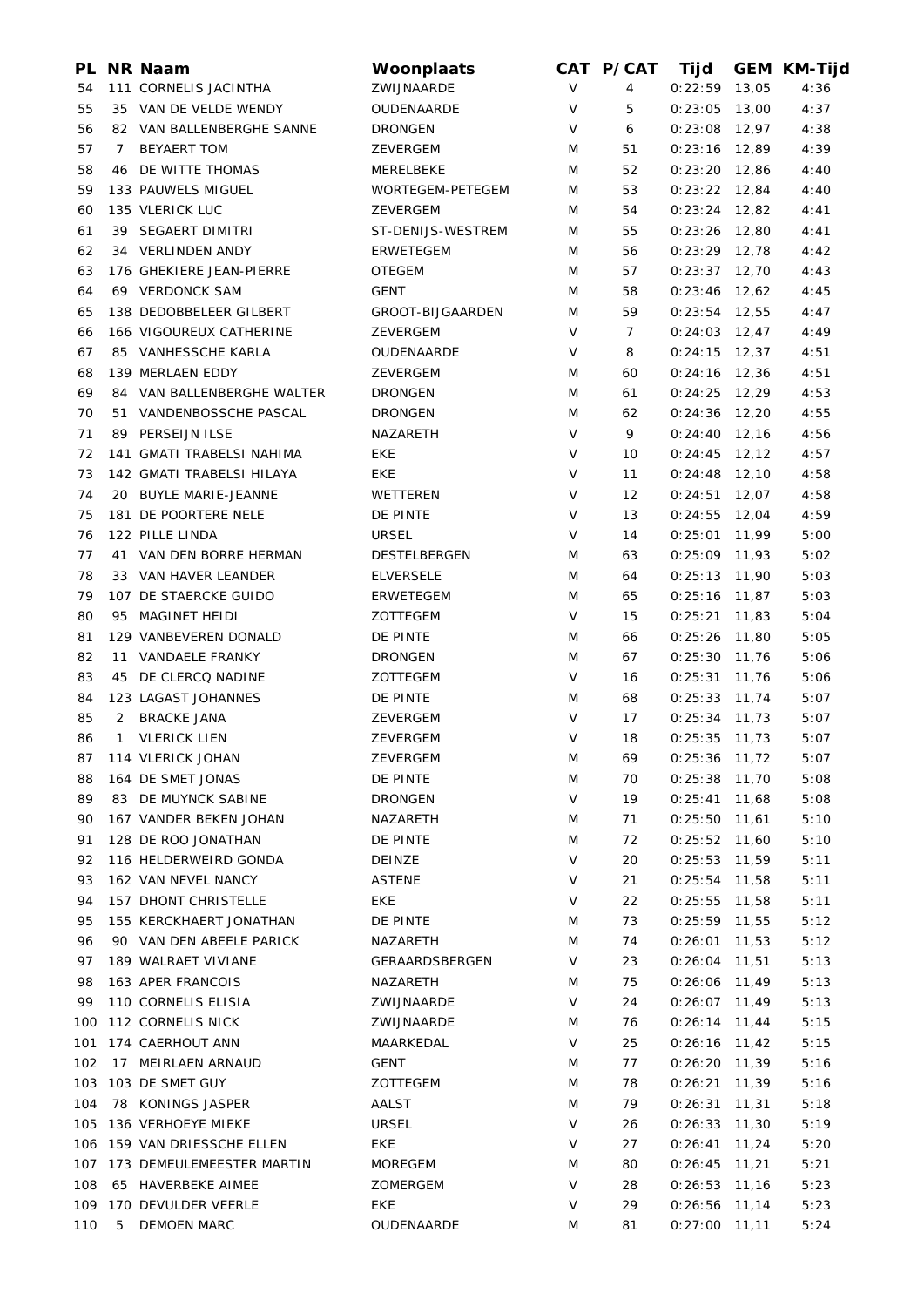|     |    | PL NR Naam                        | Woonplaats          |        | CAT P/CAT | Tijd            |        | <b>GEM KM-Tijd</b> |
|-----|----|-----------------------------------|---------------------|--------|-----------|-----------------|--------|--------------------|
| 111 |    | 12 DE MITS LUDWINE                | WAARSCHOOT          | $\vee$ | 30        | 0:27:03         | 11,09  | 5:25               |
|     |    | 112 150 BOMBEEK DIRK              | <b>ZINGEM</b>       | M      | 82        | 0:27:06         | 11,07  | 5:25               |
| 113 |    | 19 DE PREZ MARCEL                 | WETTEREN            | M      | 83        | $0:27:10$ 11,04 |        | 5:26               |
|     |    | 114 191 DE MESURE MARIE-CHRISTINE | DESTELBERGEN        | V      | 31        | 0:27:31         | 10,90  | 5:30               |
| 115 |    | 115 VOLCKAERT WIM                 | <b>OOSTERZELE</b>   | M      | 84        | 0:27:33         | 10,89  | 5:31               |
| 116 |    | 29 VAN DE VELDE NIELS             | <b>DRONGEN</b>      | M      | 85        | 0:27:36         | 10,87  | 5:31               |
| 117 |    | 98 VANDERDCLEYEN RAF              | ZOTTEGEM            | M      | 86        | 0:28:01         | 10,71  | 5:36               |
| 118 |    | 100 VLERICK HEIDI                 | ZWIJNAARDE          | V      | 32        | 0:28:03         | 10,70  | 5:37               |
| 119 |    | 130 KNOP PETER                    | TERNAT              | M      | 87        | 0:28:07         | 10,67  | 5:37               |
| 120 |    | 206 VAN DER STRAETEN GILBERT      | <b>LOCHRISTI</b>    | M      | 88        | 0:28:11         | 10,64  | 5:38               |
| 121 |    | 207 MORTHIER ROGER                | <b>BELLEM</b>       | M      | 89        | 0:28:20         | 10,59  | 5:40               |
|     |    | 122 149 WILLEMYNS FERNAND         | NAZARETH            | M      | 90        | 0:28:23         | 10,57  | 5:41               |
|     |    | 123 143 GMATI TRABELSI AICHA      | <b>EKE</b>          | V      | 33        | 0:28:39         | 10,47  | 5:44               |
|     |    | 124 125 DE VLIEGHER GUIDO         | BACHTE-MARIA-LEERNE | M      | 91        | 0:28:43         | 10,45  | 5:45               |
| 125 |    | 168 MATHYS LINDA                  | ZWIJNAARDE          | V      | 34        | 0:28:45         | 10,43  | 5:45               |
| 126 |    | 58 VAN HERPE NATHALIE             | ZWIJNAARDE          | V      | 35        | 0:28:46         | 10,43  | 5:45               |
| 127 |    | 38 DHONT SABINE                   | GENT                | V      | 36        | $0:28:48$ 10,42 |        | 5:46               |
| 128 |    | 88 VAN YPEREN EVI                 |                     | V      | 37        | 0:28:49         |        | 5:46               |
|     |    |                                   | DEINZE              | V      |           |                 | 10,41  |                    |
| 129 |    | 30 VAN DE VELDE ELISE             | <b>DRONGEN</b>      |        | 38        | 0:28:53         | 10,39  | 5:47               |
| 130 |    | 152 BLOCKEEL RIA                  | <b>GENT</b>         | V      | 39        | 0:29:09         | 10,29  | 5:50               |
| 131 |    | 158 GRAUX CONNIE                  | EKE                 | V      | 40        | 0:29:17         | 10,24  | 5:51               |
|     |    | 132 154 DE LEPELEERE SARA         | DEINZE              | V      | 41        | 0:29:21         | 10,22  | 5:52               |
|     |    | 133 153 MORISSE MARIJKE           | <b>DEINZE</b>       | V      | 42        | $0:29:22$ 10,22 |        | 5:52               |
|     |    | 134 169 VAN AUDENHOVE WIM         | LIERDE              | M      | 92        | 0:29:31         | 10, 16 | 5:54               |
| 135 |    | 92 DE PAEPE ENZO                  | AALTER              | M      | 93        | 0:29:37         | 10, 13 | 5:55               |
| 136 |    | 48 GOETHALS BIANCA                | <b>KRUISHOUTEM</b>  | V      | 43        | 0:29:38         | 10,12  | 5:56               |
| 137 |    | 127 VAN POUCKE MARTINE            | NAZARETH            | V      | 44        | 0:29:40         | 10, 11 | 5:56               |
| 138 |    | 76 MOREEL SARAH                   | ZWIJNAARDE          | V      | 45        | 0:29:41         | 10,11  | 5:56               |
| 139 | 87 | DE WAELE NJENKE                   | OUDENAARDE          | V      | 46        | 0:29:43         | 10, 10 | 5:57               |
| 140 |    | 86 DE WAELE BART                  | OUDENAARDE          | M      | 94        | 0:29:44         | 10,09  | 5:57               |
| 141 |    | 101 DE WINTER SINDY               | ZOTTEGEM            | V      | 47        | 0:29:47         | 10,07  | 5:57               |
|     |    | 142 171 DE CRAENE ARLETTE         | EKE                 | V      | 48        | 0:29:58         | 10,01  | 6:00               |
|     |    | 143 131 DE BREMME MARYSA          | <b>TERNAT</b>       | V      | 49        | 0:30:06         | 9,97   | 6:01               |
|     |    | 144 15 DIERICKX ROSIE             | ASSE                | V      | 50        | $0:30:12$ 9,93  |        | 6:02               |
| 145 | 21 | <b>BERI INEKE</b>                 | ST-DENIJS-WESTREM   | V      | 51        | 0:30:13         | 9,93   | 6:03               |
| 146 |    | 146 HEYSE MARTINA                 | OUDENAARDE          | V      | 52        | 0:30:23         | 9,87   | 6:05               |
| 147 |    | 63 PHILIPS MARIA                  | ZEVERGEM            | V      | 53        | 0:30:27         | 9,85   | 6:05               |
| 148 |    | 71 MATHIJS MARCEL                 | ZWIJNAARDE          | M      | 95        | 0:30:30         | 9,84   | 6:06               |
| 149 |    | 62 VISPOEL JULIEN                 | <b>LOCHRISTI</b>    | M      | 95        | 0:30:30         | 9,84   | 6:06               |
| 150 |    | 190 CARLIER NATHALIE              | LOVENDEGEM          | V      | 54        | 0:30:32         | 9,83   | 6:06               |
| 151 |    | 165 STUBBE ANNE                   | ZEVERGEM            | V      | 55        | 0:30:35         | 9,81   | 6:07               |
|     |    | 152 151 VANDERBEKEN DIRK          | DE PINTE            | M      | 97        | 0:30:39         | 9,79   | 6:08               |
| 153 |    | <b>161 DHONDT NICOLE</b>          | DE PINTE            | V      | 56        | 0:30:46         | 9,75   | 6:09               |
| 154 |    | 145 CANNOOT HERMAN                | DE PINTE            | M      | 98        | 0:30:47         | 9,75   | 6:09               |
|     |    | 155 144 DOOM MARCELLE             |                     |        |           |                 |        |                    |
|     |    |                                   | DE PINTE            | M      | 99        | 0:30:48         | 9,74   | 6:10               |
| 156 |    | 182 DE COCKER SANDRA              | DE PINTE            | V      | 57        | 0:31:00         | 9,68   | 6:12               |
| 157 |    | 70 ROGGE RAOUL                    | DE PINTE            | M      | 100       | 0:31:03         | 9,66   | 6:13               |
| 158 |    | 200 VERKERKEN LEIE                | ST-MARTENS-LATEM    | V      | 58        | 0:31:09         | 9,63   | 6:14               |
| 159 |    | 179 SCHEIR HILDE                  | WAARSCHOOT          | V      | 59        | 0:31:11         | 9,62   | 6:14               |
| 160 |    | 124 VANDERSMISSEN SANDRA          | DE PINTE            | V      | 60        | 0:31:13         | 9,61   | 6:15               |
| 161 |    | 119 VANDENBOSSCHE SABINE          | ZEVERGEM            | V      | 61        | 0:31:14         | 9,61   | 6:15               |
|     |    | 162 117 VLERICK CHRISTINE         | ZEVERGEM            | V      | 62        | 0:31:17         | 9,59   | 6:15               |
| 163 |    | 180 STANDAERT LUC                 | WAARSCHOOT          | M      | 101       | 0:31:19         | 9,58   | 6:16               |
| 164 |    | 57 HUION TONY                     | ST-DENIJS-WESTREM   | M      | 102       | 0:31:20         | 9,57   | 6:16               |
| 165 |    | 188 ROUAN KATHLEEN                | ZEVERGEM            | V      | 63        | 0:31:22         | 9,56   | 6:16               |
|     |    | 166 187 DHAENENS MACHTELD         | ZEVERGEM            | V      | 64        | 0:31:23         | 9,56   | 6:17               |
|     |    | 167 177 CANNOOT TOM               | ZEVERGEM            | M      | 103       | 0:31:31         | 9,52   | 6:18               |
|     |    |                                   |                     |        |           |                 |        |                    |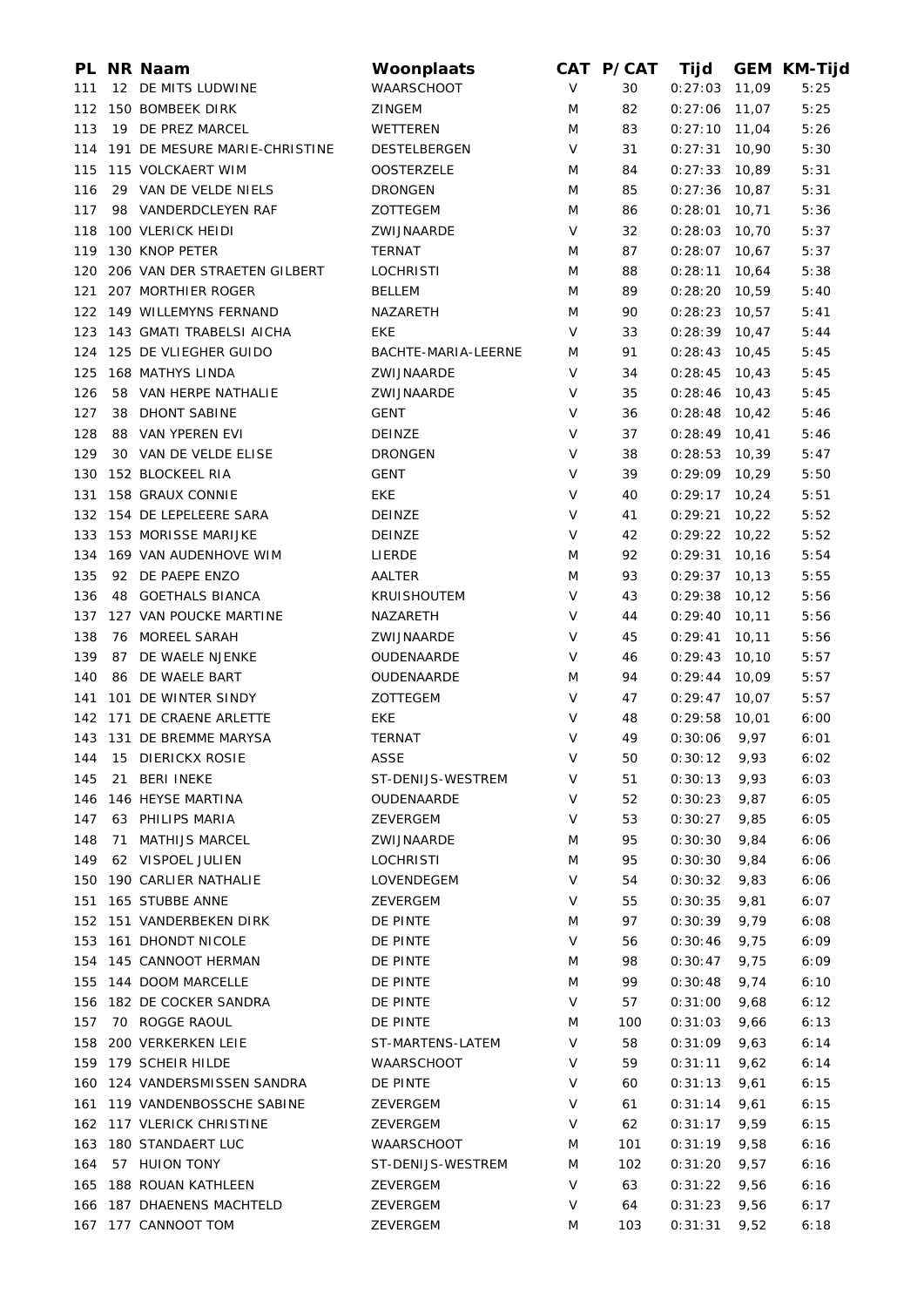|     |                | PL NR Naam                    | Woonplaats        |   | CAT P/CAT | Tijd           |      | <b>GEM KM-Tijd</b> |
|-----|----------------|-------------------------------|-------------------|---|-----------|----------------|------|--------------------|
| 168 |                | 178 CLAEYS PETER              | ZEVERGEM          | M | 104       | 0:31:32        | 9,51 | 6:18               |
| 169 |                | 22 CRIEL CHRISTINE            | <b>GENTGRUGGE</b> | V | 65        | 0:31:40        | 9,47 | 6:20               |
| 170 |                | 77 EECKHOUT MICHELE           | <b>AFSNEE</b>     | V | 66        | 0:31:46        | 9,44 | 6:21               |
| 171 | 3              | VANDER HEYDEN GERDA           | LOTENHULLE        | V | 67        | 0:31:48        | 9,43 | 6:22               |
| 172 |                | 109 ROAEN GEORGES             | MERELBEKE         | M | 105       | 0:31:50        | 9,42 | 6:22               |
| 173 |                | 56 MEKEIRLE ISABELLE          | ST-DENIJS-WESTREM | V | 68        | 0:31:51        | 9,42 | 6:22               |
| 174 |                | 194 MICHELS MARNIX            | DE PINTE          | M | 106       | 0:31:53        | 9,41 | 6:23               |
| 175 |                | 68 VAN DE VELDE SABINE        | ZWIJNAARDE        | V | 69        | 0:32:01        | 9,37 | 6:24               |
| 176 |                | 185 DE BROUWER ROOS           | <b>EVERGEM</b>    | V | 70        | 0:32:03        | 9,36 | 6:25               |
| 177 |                | 96 RIBBENS GUY                | ZOTTEGEM          | M | 107       | 0:32:06        | 9,35 | 6:25               |
| 178 |                | 18 VAN DER STICHELE ANNICK    | DE PINTE          | V | 71        | 0:32:11        | 9,32 | 6:26               |
| 179 |                | 196 ROGGE RIA                 | NAZARETH          | V | 72        | 0:32:23        | 9,26 | 6:29               |
| 180 |                | 147 BRUYNINGS FREDERIK        | DE PINTE          | M | 108       | 0:32:35        | 9,21 | 6:31               |
| 181 |                | 148 CRICKX NADIA              | DE PINTE          | V | 73        | 0:32:36        | 9,20 | 6:31               |
|     |                | 182 192 WILLIAME TIMOTHY      | DESTELBERGEN      | M | 109       | 0:32:43        | 9,17 | 6:33               |
| 183 |                | 61 DE BACKER VERA             | ZOTTEGEM          | V | 74        | 0:32:51        | 9,13 | 6:34               |
|     |                | 184 197 SNOECK ANJA           | NAZARETH          | V | 75        | 0:32:53        | 9,12 | 6:35               |
| 185 |                | 195 LE ROY FRANCISKA          | NAZARETH          | V | 76        | 0:32:55        | 9,11 | 6:35               |
|     |                | 186 204 VAN RENTERGHEM ILSE   | ZWIJNAARDE        | V | 77        | 0:33:15        | 9,02 | 6:39               |
| 187 |                | 203 BOOGERS FANNY             | ZEVERGEM          | V | 78        | 0:33:17        | 9,01 | 6:39               |
|     |                | 205 VERWEIRE ELS              |                   | V |           |                |      |                    |
| 188 |                |                               | ZWIJNAARDE        |   | 79        | 0:33:28        | 8,96 | 6:42               |
| 189 |                | 60 DEWINTER EVY               | ZOTTEGEM          | V | 80        | 0:33:38        | 8,92 | 6:44               |
| 190 |                | 42 VAN DEN BORRE FIRMIN       | DESTELBERGEN      | M | 110       | 0:33:52        | 8,86 | 6:46               |
| 191 |                | 198 VERKERKEN KAAT            | ST-MARTENS-LATEM  | V | 81        | 0:33:56        | 8,84 | 6:47               |
|     |                | 192 199 VAN DER STEDE CARINE  | ST-MARTENS-LATEM  | V | 82        | 0:33:59        | 8,83 | 6:48               |
| 193 |                | 102 DIEPENDAELE KIM           | ZOTTEGEM          | V | 83        | 0:34:10        | 8,78 | 6:50               |
| 194 | $\overline{4}$ | <b>DHONT ANTOINE</b>          | <b>GAVERE</b>     | M | 111       | 0:34:21        | 8,73 | 6:52               |
| 195 |                | 66 SOLENE KATHERINE           | DE PINTE          | V | 84        | 0:34:38        | 8,66 | 6:56               |
| 196 |                | 104 DHONDT ANNIE              | <b>MELSEN</b>     | V | 85        | 0:34:55        | 8,59 | 6:59               |
| 197 |                | 75 DE BELIE LIEVE             | ST-DENIJS-WESTREM | V | 86        | 0:35:26        | 8,47 | 7:05               |
| 198 |                | 105 BOUCKAERT ERIK            | MAARKE-KERKEM     | M | 112       | 0:35:30        | 8,45 | 7:06               |
| 199 |                | 106 VERHOYE MARLEEN           | <b>TORHOUT</b>    | V | 87        | 0:35:31        | 8,45 | 7:06               |
| 200 |                | 10 NEVENS FRANS               | <b>ASSE</b>       | M | 113       | 0:36:42        | 8,17 | 7:20               |
|     |                | 201 132 DECONYNCK KIM         | NIEUWPOORT        | V | 88        | $0:37:17$ 8,05 |      | 7:27               |
|     |                | 202 160 VAN STEENBERGHE MAGDA | DE PINTE          | V | 89        | 0:37:19        | 8,04 | 7:28               |
| 203 |                | 400 LIPPENS URBAIN            | <b>LOCHRISTI</b>  | M | 114       | 0:56:30        | 5,31 | 11:18              |
| 204 |                | 401 REMANT MARIE              | DE PINTE          | V | 90        | 0:56:31        | 5,31 | 11:18              |
| 205 |                | 402 BRANTEGHEM TRUDI          | DE PINTE          | V | 91        | 0:56:32        | 5,31 | 11:18              |
| 206 |                | 403 VAN HECKE ETIENNE         | <b>EVERGEM</b>    | M | 115       | 0:56:33        | 5,31 | 11:19              |
| 207 |                | 404 MACHTELINCK ETIENNE       | MARIAKERKE        | M | 116       | 0:56:34        | 5,30 | 11:19              |
| 208 |                | 405 IMPENS LUT                | KALKEN            | V | 92        | 0:56:35        | 5,30 | 11:19              |
| 209 |                | 406 MASSON LUC                | <b>GENTBRUGGE</b> | M | 117       | 0:56:36        | 5,30 | 11:19              |
| 210 |                | 407 VOLDERS WILLY             | OUDENAARDE        | M | 118       | 0:56:38        | 5,30 | 11:20              |
| 211 |                | 408 VOLDERS WENDY             | OUDENAARDE        | V | 93        | 0:56:39        | 5,30 | 11:20              |
|     |                | 212 409 VERHAEGHE ROGIER      | MARIAKERKE        | M | 119       | 0:56:40        | 5,29 | 11:20              |
|     |                | 213 410 VANDEVYVER LAURA      | <b>MELSEN</b>     | V | 94        | 0:56:43        | 5,29 | 11:21              |
|     |                | 214 411 DE RAEVE PEGGY        | MERELBEKE         | V | 95        | 0:56:44        | 5,29 | 11:21              |
|     |                | 215 412 VANDERVYVER BRAM      | MELSEN            | M | 120       | 0:56:45        | 5,29 | 11:21              |
|     |                | 216 413 VANDERBEKEN ROLAND    | <b>GENT</b>       | M | 121       | 0:56:46        | 5,28 | 11:21              |
|     |                | 217 414 DE BOLLE ANNA         | ST-LIEVENS-HOUTEM | V | 96        | 0:56:48        | 5,28 | 11:22              |
|     |                | 218 415 BEERENS WILLY         | ST-LIEVENS-HOUTEM | M | 122       | 0:56:49        | 5,28 | 11:22              |
|     |                | 219 416 DE GROOTE ALEX        | WAARSCHOOT        | M | 123       | 0:56:50        | 5,28 | 11:22              |
|     |                | 220 417 DEGROOTE ANDRE        | <b>WAARSCHOOT</b> | M | 124       | 0:56:51        | 5,28 | 11:22              |
| 221 |                | 418 DHONDT INGRID             | <b>ASPER</b>      | V | 97        | 0:56:53        | 5,27 | 11:23              |
|     |                | 222 419 FRANCOIS MARINA       | MELLE             | V | 98        | 0:56:54        | 5,27 | 11:23              |
|     |                |                               |                   |   |           |                |      |                    |
|     |                | 223 420 DE FEVERE KELSEY      | <b>MELLE</b>      | V | 99        | 0:56:58        | 5,27 | 11:24              |
|     |                | 224 421 DE WAELE SEPPE        | OUDENAARDE        | M | 125       | 0:57:04        | 5,26 | 11:25              |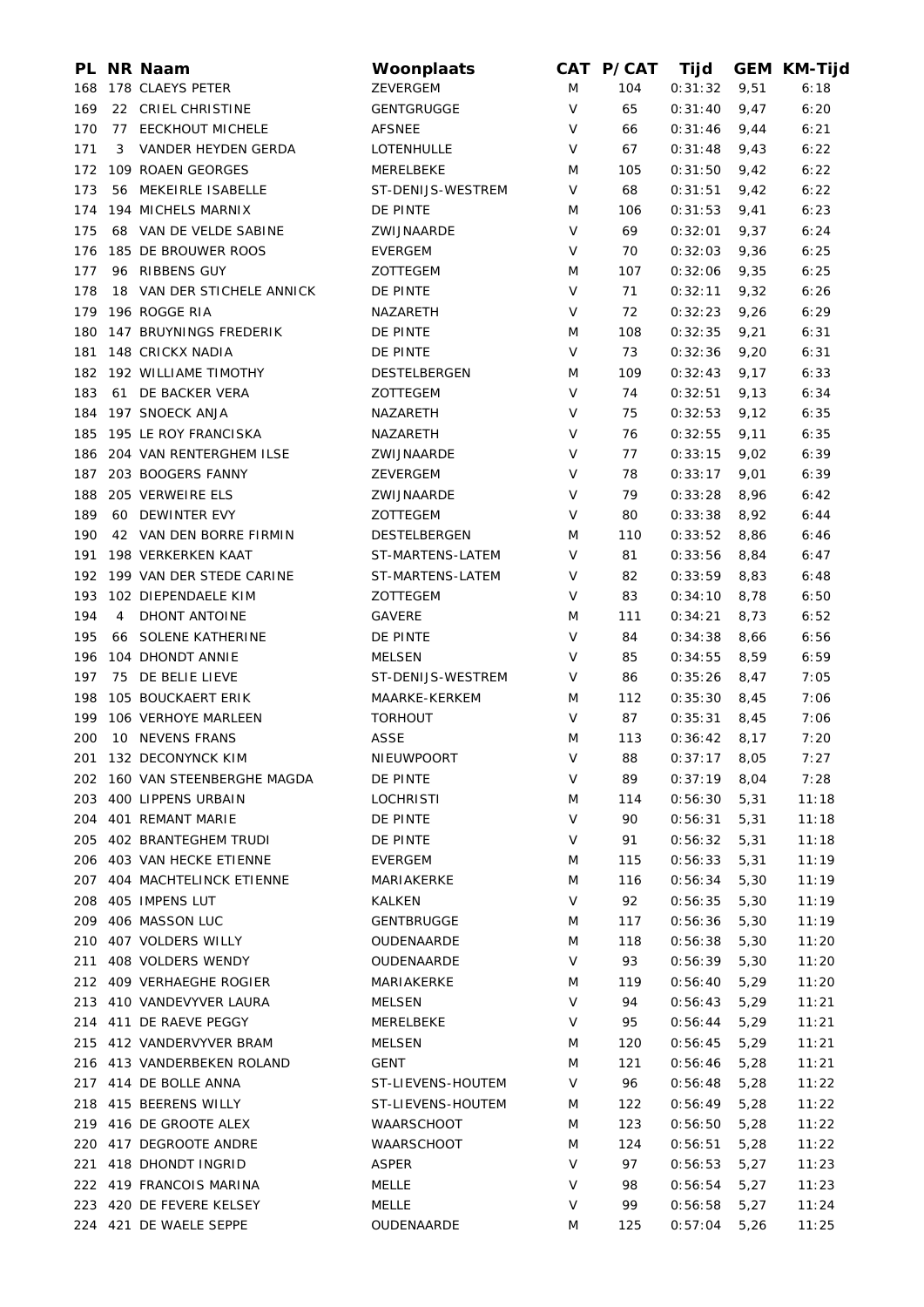| PL. | <b>NR Naam</b>            | Woonplaats        |        | CAT P/CAT | Tijd    | GEM  | <b>KM-Tijd</b> |
|-----|---------------------------|-------------------|--------|-----------|---------|------|----------------|
| 225 | 422 VAN DEN ABEELE JANA   | NAZARETH          | $\vee$ | 100       | 0:57:05 | 5,26 | 11:25          |
| 226 | 423 VAN DEN ABEELE LAURA  | NAZARETH          | V      | 101       | 0:57:06 | 5,25 | 11:25          |
| 227 | 424 VANDENDRIESSCHE STIJN | NAZARETH          | M      | 126       | 0:57:07 | 5,25 | 11:25          |
| 228 | 425 NEIRYCNK VERONIQUE    | NAZARETH          | V      | 102       | 0:57:08 | 5,25 | 11:26          |
| 229 | 426 LAMPROI KATIA         | ZWIJNAARDE        | $\vee$ | 103       | 0:57:10 | 5,25 | 11:26          |
| 230 | 427 LAGAERT STEPHANIE     | MERELBEKE         | $\vee$ | 104       | 0:57:11 | 5,25 | 11:26          |
| 231 | 428 LAGAERT DELPHINE      | <b>MELSEN</b>     | V      | 105       | 0:57:12 | 5,24 | 11:26          |
| 232 | 429 DE ROSTER CLARA       | MERELBEKE         | V      | 106       | 0:57:14 | 5,24 | 11:27          |
| 233 | 430 RONSSE ANNE-MARIE     | <b>EKE</b>        | $\vee$ | 107       | 0:57:16 | 5,24 | 11:27          |
| 234 | 431 VAN BRUYSSEL REINI    | LOKEREN           | V      | 108       | 0:57:18 | 5,24 | 11:28          |
| 235 | 432 VERVISCH BREGT        | LOKEREN           | V      | 109       | 0:57:25 | 5,22 | 11:29          |
| 236 | 433 BAETE GEORGETTE       | <b>LOCHRISTI</b>  | $\vee$ | 110       | 0:57:26 | 5,22 | 11:29          |
| 237 | 434 DE BOCK CHRISTINE     | DE PINTE          | $\vee$ | 111       | 0:57:29 | 5,22 | 11:30          |
| 238 | 435 D'HONDT JAN           | NAZARETH          | M      | 127       | 0:57:30 | 5,22 | 11:30          |
| 239 | 436 MUIYS JUSTINE         | LOVENDEGEM        | $\vee$ | 112       | 1:01:43 | 4,86 | 12:21          |
| 240 | 437 HOES LILIANE          | <b>GENT</b>       | V      | 113       | 1:01:45 | 4,86 | 12:21          |
| 241 | 438 HOES FRANCINE         | AALTER            | $\vee$ | 114       | 1:01:46 | 4,86 | 12:21          |
| 242 | 120 ROTS LUCIEN           | <b>GENTBRUGGE</b> | M      | 128       | 1:04:20 | 4,66 | 12:52          |
|     | 243 121 ROOBAERT EMMA     | <b>GENTBRUGGE</b> | V      | 115       | 1:04:22 | 4,66 | 12:52          |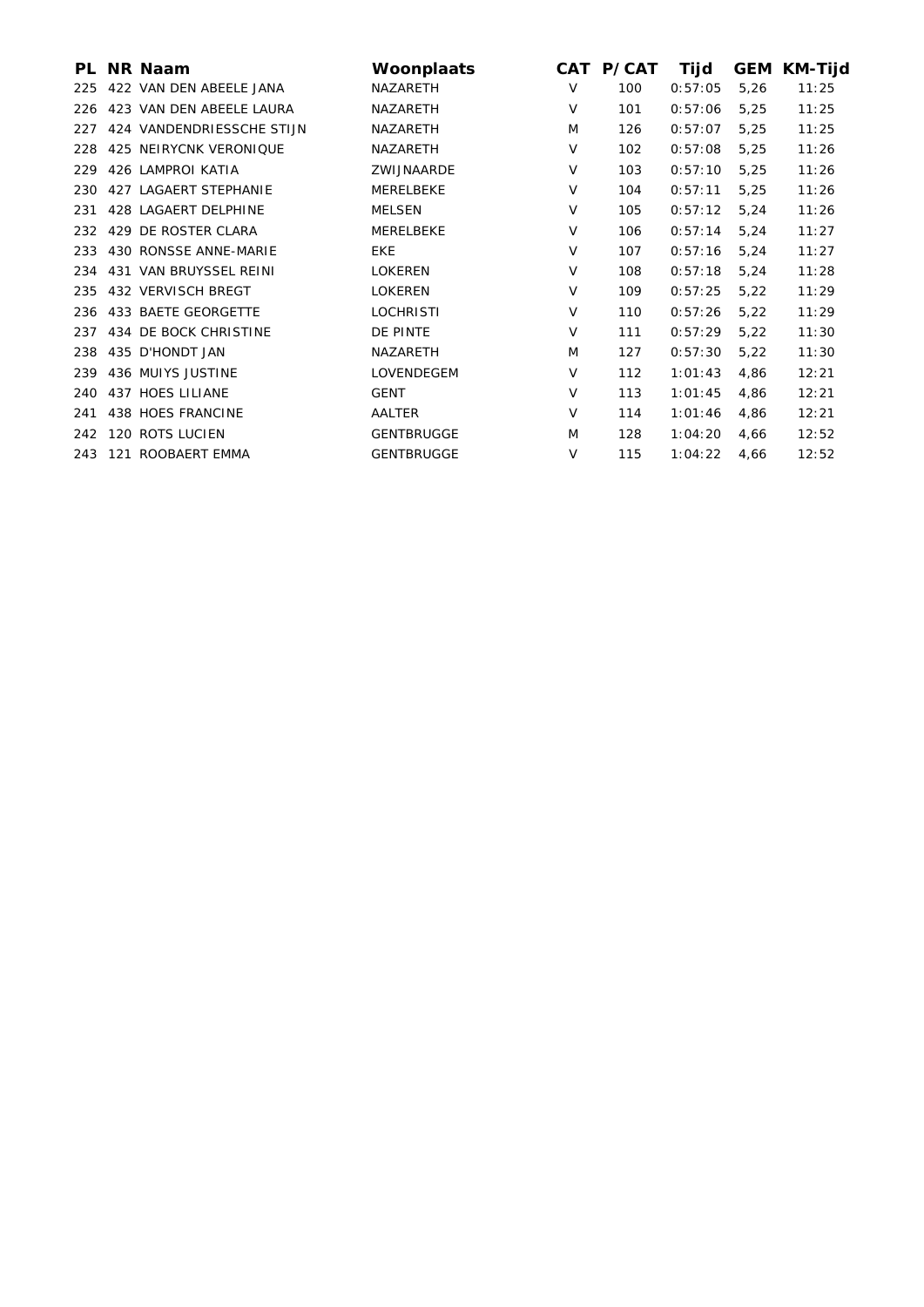## **10 KM**

|    | PL NR Naam                  | Woonplaats         |        | CAT P/CAT      | Tijd                       |       | <b>GEM KM-Tijd</b> |
|----|-----------------------------|--------------------|--------|----------------|----------------------------|-------|--------------------|
| 1  | 544 GODDEERIS GEERT         | <b>MELLE</b>       | M      | $\mathbf{1}$   | 0:33:02                    | 18,16 | 3:18               |
| 2  | 556 VAN DEN BERGHE KRISTOF  | LEBBEKE            | M      | 2              | 0:34:56                    | 17,18 | 3:30               |
| 3  | 546 DE MULDER WESLEY        | ST-LIEVENS-HOUTEM  | M      | 3              | $0:35:11$ 17,05            |       | 3:31               |
| 4  | 613 VANROOSE STEFAAN        | <b>BEERVELDE</b>   | M      | 4              | 0:35:21                    | 16,97 | 3:32               |
| 5  | 694 CATTEEUW FABIEN         | ANZEGEM            | M      | 5              | 0:36:07                    | 16,61 | 3:37               |
| 6  | 709 VANDRIESSCHE BJORN      | NAZARETH           | M      | 6              | $0:36:15$ 16,55            |       | 3:38               |
| 7  | 507 DE JONGE KURT           | <b>OVERMERE</b>    | M      | $\overline{7}$ | $0:36:32$ 16,42            |       | 3:39               |
| 8  | 539 VAN DEN ABBEELE GERT    | LAARNE             | M      | 8              | $0:36:35$ 16,40            |       | 3:40               |
| 9  | 658 VANDEVOORDE OLIVIER     | ST-MARTENS-LATEM   | M      | 9              | 0:36:37                    | 16,39 | 3:40               |
| 10 | 520 SCHAMELHOUT LODE        | HARELBEKE          | M      | 10             | $0:36:38$ 16,38            |       | 3:40               |
| 11 | 535 ADRIAENSSENS ROLAND     | <b>LOKEREN</b>     | M      | 11             | $0:36:45$ 16,33            |       | 3:41               |
| 12 | 536 EBRAERT GEERT           | OVERMERE           | M      | 12             | $0:36:55$ 16,25            |       | 3:42               |
| 13 | 562 GOEDERTIER OLIVIER      | MERELBEKE          | M      | 13             | $0:37:06$ 16,17            |       | 3:43               |
| 14 | 517 BRUNEEL JOOST           | <b>GULLEGEM</b>    | M      | 14             | $0:37:09$ 16,15            |       | 3:43               |
| 15 | 608 MYNSBERGHE ALIJN        | AALTER             | M      | 15             | $0:37:10$ 16,14            |       | 3:43               |
| 16 | 585 ROS NICO                | WAARSCHOOT         | M      | 16             | $0:37:12$ 16,13            |       | 3:43               |
| 17 | 553 LIEKENS KURT            | <b>KESSEL-LO</b>   | M      | 17             | $0:37:14$ 16,11            |       | 3:43               |
| 18 | 549 DECONINCK WOUTER        | <b>VICHTE</b>      | M      | 18             | $0:37:32$ 15,99            |       | 3:45               |
| 19 | 563 DE WITTE GINO           | MERELBEKE          | M      | 19             | $0:37:40$ 15,93            |       | 3:46               |
| 20 | 518 CALLENS CLAUDE          | <b>DESSELGEM</b>   | M      | 20             | $0:37:42$ 15,92            |       | 3:46               |
| 21 | 543 BRUYNINCKX RUDY         | <b>MELDERT</b>     | M      | 21             | 0:37:44                    | 15,90 | 3:46               |
| 22 | 550 EECKHAUT JOHAN          | <b>HEUSDEN</b>     | M      | 22             | $0:37:47$ 15,88            |       | 3:47               |
| 23 | 552 VERVAET BERT            | ST-AMANDSBERG      | M      | 23             | $0:38:01$ 15,78            |       | 3:48               |
| 24 | 508 SAERENS KURT            | <b>LOKEREN</b>     | M      | 24             | $0:38:04$ 15,76            |       | 3:48               |
| 25 | 557 CORNELIS KRIS           | ZELE               | M      | 25             | $0:38:19$ 15,66            |       | 3:50               |
| 26 | 630 MERTENS ALEX            | AALST              | M      | 26             | 0:38:21                    | 15,65 | 3:50               |
| 27 | 618 MAREY CHRIS             | <b>GENT</b>        | M      | 27             | $0:38:37$ 15,54            |       | 3:52               |
| 28 | 699 GMATI TRABELSI SEMIR    | <b>EKE</b>         | M      | 28             | $0:38:43$ 15,50            |       | 3:52               |
| 29 | 753 DE VOGELAERE JORIS      | WAREGEM            | M      | 29             | $0:38:50$ 15,45            |       | 3:53               |
| 30 | 755 RAVEEL GUY              | ZWIJNAARDE         | M      | 30             | $0:38:59$ 15,39            |       | 3:54               |
| 31 | 580 ROELANDT JOZEF          | ERWETEGEM          | M      | 31             | $0:39:03$ 15,36            |       | 3:54               |
| 32 | 734 DE MAESSCHALCK PHILIPPE | <b>GENT</b>        | M      | 32             | $0:39:32$ 15,18            |       | 3:57               |
| 33 | 719 VERVAET PETER           | LOKEREN            | M      | 33             | $0:39:33$ 15,17            |       | 3:57               |
|    | 34 686 ROTS LIEVEN          | <b>BOTTELARE</b>   | M      | 34             | $0:39:35$ 15,16            |       | 3:58               |
| 35 | 745 DEREZ CHRISTOPHE        | ST-ELOOIS-WINKEL   | M      | 35             | $0:39:42$ 15,11            |       | 3:58               |
| 36 | 602 VAN DENBERGHE MARC      | ZULTE              | M      | 36             | $0:39:45$ 15,09            |       | 3:59               |
|    | 692 LAGAST DOMINIQUE        | DE PINTE           |        |                |                            |       | 3:59               |
| 37 | 655 VAN THUYNE DIRK         | <b>ZULTE</b>       | M      | 37<br>38       | 0:39:47<br>$0:39:49$ 15,07 | 15,08 | 3:59               |
| 38 | 591 DE CLERCQ NATHALIE      |                    | M<br>V |                | $0:39:54$ 15,04            |       |                    |
| 39 |                             | EKE                |        | $\mathbf{1}$   |                            |       | 3:59               |
| 40 | 587 EECKMAN FRANKIE         | GENT               | M      | 39             | $0:40:03$ 14,98            |       | 4:00               |
| 41 | 586 DE COCKER GUY           | ST-MARTENS-LATEM   | M      | 40             | $0:40:30$ 14,81            |       | 4:03               |
| 42 | 653 ROGGE WOUTER            | GENT               | M      | 41             | $0:40:32$ 14,80            |       | 4:03               |
| 43 | 642 DE SMET KURT            | <b>EEKLO</b>       | M      | 42             | $0:40:45$ 14,72            |       | 4:05               |
| 44 | 621 VANDERSTRAETEN ANTOINE  | <b>ASPER</b>       | M      | 43             | $0:41:07$ 14,59            |       | 4:07               |
| 45 | 525 DE LATTER HENK          | <b>WAARSCHOOT</b>  | M      | 44             | $0:41:15$ 14,55            |       | 4:07               |
| 46 | 645 VANDEVYVERE MARIO       | LOCHRISTI          | M      | 45             | $0:41:19$ 14,52            |       | 4:08               |
| 47 | <b>680 LAFORT ERIK</b>      | GENT               | M      | 46             | $0:41:25$ 14,49            |       | 4:09               |
| 48 | 513 MICHIELS RUDY           | <b>MOORTSELE</b>   | M      | 47             | $0:41:38$ 14,41            |       | 4:10               |
| 49 | 527 ARIJS RENE              | ASSE               | M      | 48             | $0:41:41$ 14,39            |       | 4:10               |
| 50 | 611 VANDEWIELE BART         | GENT               | M      | 49             | $0:41:48$ 14,35            |       | 4:11               |
| 51 | 604 BOGAERT HUGO            | <b>SCHELDERODE</b> | M      | 50             | $0:41:51$ 14,34            |       | 4:11               |
| 52 | 757 WABBEN WIM              | GENT               | M      | 51             | $0:41:55$ 14,31            |       | 4:12               |
| 53 | 571 DE TEMMERMAN JEROEN     | <b>BRAKEL</b>      | M      | 52             | $0:41:59$ 14,29            |       | 4:12               |
| 54 | 715 VAN NIEUWENHUIZE WIM    | OUDENAARDE         | M      | 53             | $0:42:05$ 14,26            |       | 4:13               |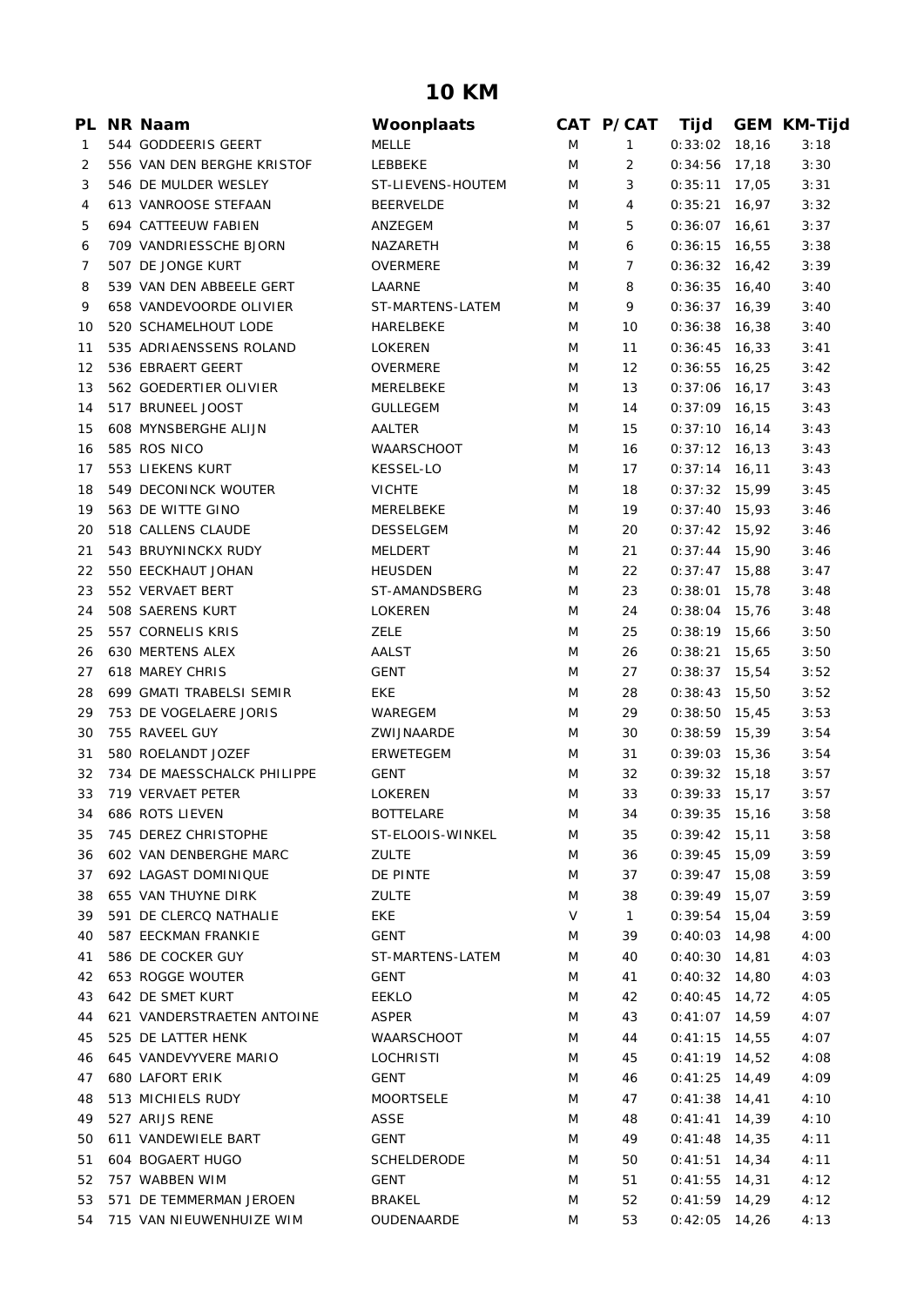|     | PL NR Naam                  | Woonplaats         |   | CAT P/CAT | Tijd            |       | <b>GEM KM-Tijd</b> |
|-----|-----------------------------|--------------------|---|-----------|-----------------|-------|--------------------|
| 55  | 530 DE BAERE DANNY          | <b>WAASMUNSTER</b> | M | 54        | $0:42:10$ 14,23 |       | 4:13               |
| 56  | 589 DUJARDIN STEVEN         | <b>MOERBEKE</b>    | M | 55        | $0:42:13$ 14,21 |       | 4:13               |
| 57  | 677 THIJS RUDI              | <b>TERVUREN</b>    | M | 56        | $0:42:16$ 14,20 |       | 4:14               |
| 58  | 540 NUYTS ERIK              | <b>EEKLO</b>       | M | 57        | $0:42:20$ 14,17 |       | 4:14               |
| 59  | 579 VANDEVYVER PATRICK      | MELSEN             | M | 58        | $0:42:24$ 14,15 |       | 4:14               |
| 60  | 751 RONSSE KURT             | <b>GAVERE</b>      | M | 59        | $0:42:30$ 14,12 |       | 4:15               |
| 61  | 601 CLEYMAN GEORGE          | <b>EKE</b>         | M | 60        | $0:42:38$ 14,07 |       | 4:16               |
| 62  | 531 MAES HENDRIK            | OVERMERE           | M | 61        | $0:42:44$ 14,04 |       | 4:16               |
| 63  | 724 DEBAENE LUC             | DE PINTE           | M | 62        | $0:42:49$ 14,01 |       | 4:17               |
| 64  | 502 ROOSENBOOM PATRICK      | <b>ZELE</b>        | M | 63        | $0:42:55$ 13,98 |       | 4:17               |
| 65  | 582 DHONDT HANS             | ST-DENIJS-WESTREM  | M | 64        | $0:42:59$ 13,96 |       | 4:18               |
| 66  | 512 REMAUT JOHAN            | DE PINTE           | M | 65        | $0:43:07$ 13,92 |       | 4:19               |
| 67  | 646 VAN OVERWALLE FRANK     | LO                 | M | 66        | $0:43:09$ 13,90 |       | 4:19               |
| 68  | 714 DE LEPELEERE BART       | <b>DEINZE</b>      | M | 67        | $0:43:12$ 13,89 |       | 4:19               |
| 69  | 675 VAN DE GENACHTE EDDY    | <b>EEKLO</b>       | M | 68        | $0:43:39$ 13,75 |       | 4:22               |
| 70  | 728 DEVULDER WOUTER         | <b>EKE</b>         | M | 69        | $0:43:41$ 13,74 |       | 4:22               |
| 71  | 708 SERCU JEANNICK          | <b>GENT</b>        | M | 70        | $0:43:47$ 13,70 |       | 4:23               |
| 72  | 685 DE MUYNCK IVAN          | <b>URSEL</b>       | M | 71        | 0:44:05         |       | 4:25               |
|     |                             | ST-MARTENS-LATEM   |   |           |                 | 13,61 |                    |
| 73  | 747 VERKERKEN BART          |                    | M | 72        | $0:44:07$ 13,60 |       | 4:25               |
| 74  | 731 VAN HEDDEGEM DANIEL     | ST-LIEVENS-HOUTEM  | M | 73        | $0:44:11$ 13,58 |       | 4:25               |
| 75  | 726 VAN DEN BOSSCHE KOEN    | WAKKEN             | M | 74        | $0:44:16$ 13,55 |       | 4:26               |
| 76  | 632 VAN ACKER WILLY         | <b>ASPER</b>       | M | 75        | $0:44:22$ 13,52 |       | 4:26               |
| 77  | 758 CAESTECKER FRANK        | LEDEBERG           | M | 76        | $0:44:29$ 13,49 |       | 4:27               |
| 78  | 538 VAN LANCKER PETER       | <b>LOKEREN</b>     | M | 77        | $0:44:30$ 13,48 |       | 4:27               |
| 79  | 634 VAN DER MASSEN LUC      | <b>GENT</b>        | M | 78        | $0:44:54$ 13,36 |       | 4:29               |
| 80  | 529 DE CANCK MARCEL         | <b>BOTTELARE</b>   | M | 79        | $0:45:00$ 13,33 |       | 4:30               |
| 81  | 526 DEWILDE PATRICK         | <b>AFSNEE</b>      | M | 80        | $0:45:23$ 13,22 |       | 4:32               |
| 82  | 627 DE SPIEGELEER KURT      | APPELTERRE         | M | 81        | $0:45:27$ 13,20 |       | 4:33               |
| 83  | 684 DE SMET KRISTOF         | ZOTTEGEM           | M | 82        | $0:45:29$ 13,19 |       | 4:33               |
| 84  | <b>633 VERDONCK PATRICK</b> | NAZARETH           | M | 83        | $0:45:31$ 13,18 |       | 4:33               |
| 85  | 610 DE BRUYNE MARC          | WORTEGEM-PETEGEM   | M | 84        | $0:45:32$ 13,18 |       | 4:33               |
| 86  | 504 BOGAERT WOUTER          | ZEVERGEM           | M | 85        | $0:45:36$ 13,16 |       | 4:34               |
| 87  | 720 PERREMAN FRANCOIS       | ZOTTEGEM           | M | 86        | $0:45:38$ 13,15 |       | 4:34               |
|     | 88 612 JONCKHEERE DANNY     | <b>DRONGEN</b>     | M | 87        | $0:45:46$ 13,11 |       | 4:35               |
| 89  | 554 DE WILLEMACKER ERIC     | <b>ZULTE</b>       | M | 88        | 0:45:51         | 13,09 | 4:35               |
| 90  | 605 VANMALDEGEM MARC        | OUDENAARDE         | M | 89        | 0:45:54         | 13,07 | 4:35               |
| 91  | 656 PENNINCK HENDRIK        | WORTEGEM-PETEGEM   | M | 90        | $0:45:56$ 13,06 |       | 4:36               |
| 92  | 623 VIJVERMAN FRANKY        | HELDERGEM          | M | 91        | $0:46:06$ 13,02 |       | 4:37               |
| 93  | 523 DE GROOTE CHRISTIAN     | MERELBEKE          | M | 92        | $0:46:13$ 12,98 |       | 4:37               |
| 94  | 521 DE BAETS MARC           | <b>HEUSDEN</b>     | M | 93        | $0:46:14$ 12,98 |       | 4:37               |
| 95  | 754 VAN DE VYVER PETER      | DE PINTE           | M | 94        | $0:46:20$ 12,95 |       | 4:38               |
| 96  | 622 VANDERSTRAETEN KOEN     | <b>ASPER</b>       | M | 95        | $0:46:24$ 12,93 |       | 4:38               |
| 97  | 545 VAN KERREBROECK RITA    | DEINZE             | V | 2         | $0:46:38$ 12,87 |       | 4:40               |
| 98  | 691 D'HAEMER LUC            | NAZARETH           | M | 96        | $0:46:40$ 12,86 |       | 4:40               |
| 99  | 740 HAELTERMAN MARIO        | OUDENAARDE         | M | 97        | $0:46:49$ 12,82 |       | 4:41               |
|     |                             |                    |   |           |                 |       |                    |
| 100 | <b>681 VLAEMINCK CHRIS</b>  | DE PINTE           | M | 98        | $0:46:54$ 12,79 |       | 4:41               |
| 101 | 637 LEMEIRE MANUEL          | OUDENAARDE         | M | 99        | $0:47:01$ 12,76 |       | 4:42               |
|     | 102 648 BRANSWYCK JULES     | WORTEGEM-PETEGEM   | M | 100       | $0:47:02$ 12,76 |       | 4:42               |
| 103 | 578 DE KOSTER REINHOLD      | GENT               | M | 101       | $0:47:04$ 12,75 |       | 4:42               |
| 104 | 568 LEMMENS IVO             | ST-MARTENS-LATEM   | M | 102       | $0:47:05$ 12,74 |       | 4:43               |
| 105 | 748 VAN PETEGHEM VINCENT    | DE PINTE           | M | 103       | $0:47:06$ 12,74 |       | 4:43               |
|     | 106 619 DE MEY RUDY         | LOVENDEGEM         | M | 104       | $0:47:13$ 12,71 |       | 4:43               |
|     | 107 636 GEMMEL PAUL         | ZWIJNAARDE         | M | 105       | $0:47:14$ 12,70 |       | 4:43               |
| 108 | 528 BUNDERVOET JOHAN        | SLEIDINGE          | M | 106       | $0:47:15$ 12,70 |       | 4:44               |
| 109 | 718 ROELANDT MELANIE        | ZAFFELARE          | V | 3         | $0:47:17$ 12,69 |       | 4:44               |
|     | 110 682 VLAEMINCK WERNER    | NAZARETH           | M | 107       | $0:47:20$ 12,68 |       | 4:44               |
| 111 | 666 GYSSELS GEERT           | NAZARETH           | M | 108       | $0:47:22$ 12,67 |       | 4:44               |
|     |                             |                    |   |           |                 |       |                    |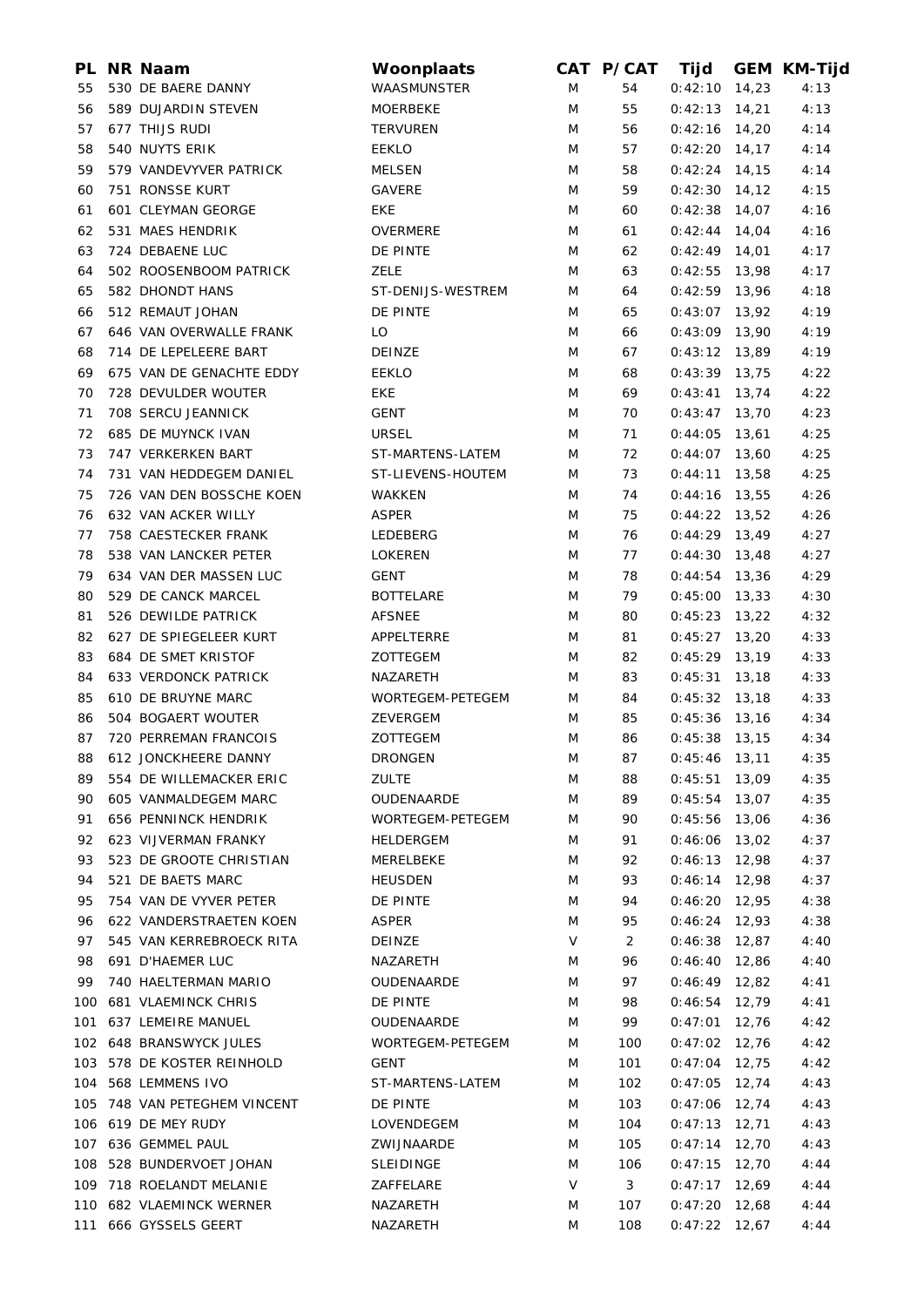|     | PL NR Naam                                          | Woonplaats               |   | CAT P/CAT | Tijd            |       | <b>GEM KM-Tijd</b> |
|-----|-----------------------------------------------------|--------------------------|---|-----------|-----------------|-------|--------------------|
|     | 112 743 DE REGGE ERIK                               | <b>BAAIGEM</b>           | M | 109       | $0:47:27$ 12,64 |       | 4:45               |
|     | 113 561 VAN DOORSELAERE HERMAN                      | ZOTTEGEM                 | M | 110       | $0:47:32$ 12,62 |       | 4:45               |
|     | 114 626 DE FEVERE DIRK                              | MELLE                    | M | 111       | $0:47:33$ 12,62 |       | 4:45               |
|     | 115 635 PERSEYN DIRK                                | <b>ZINGEM</b>            | M | 112       | $0:47:35$ 12,61 |       | 4:46               |
|     | 116 620 VAN PETEGEM FREDDY                          | LOVENDEGEM               | M | 113       | $0:47:36$ 12,61 |       | 4:46               |
|     | 117 572 VAN VYNCKT CHRISTIAAN                       | LANDEGEM                 | M | 114       | $0:47:39$ 12,59 |       | 4:46               |
|     | 118 696 EVERAERD PETER                              | <b>URSEL</b>             | M | 115       | $0:47:46$ 12,56 |       | 4:47               |
|     | 119 573 BLONDELLE JORIS                             | EINE                     | M | 116       | $0:47:48$ 12,55 |       | 4:47               |
|     | 120 566 WASTIJN DOMINIQUE                           | ST-DENIJS-WESTREM        | M | 117       | $0:47:49$ 12,55 |       | 4:47               |
|     | 121 667 POLET CHRISTIAAN                            | DE PINTE                 | M | 118       | $0:47:50$ 12,54 |       | 4:47               |
|     | 122 713 GUNS TOM                                    | <b>OLSENE</b>            | M | 119       | $0:47:52$ 12,53 |       | 4:47               |
|     | 123 703 DE MUYNCK DIRK                              | <b>ERTVELDE</b>          | M | 120       | $0:47:54$ 12,53 |       | 4:47               |
|     | 124 565 DE PAEPE HUGO                               | ST-DENIJS-WESTREM        | M | 121       | $0:47:55$ 12,52 |       | 4:47               |
|     | 125 669 BOSSCHEM EDDY                               | <b>GAVERE</b>            | M | 122       | $0:47:57$ 12,51 |       | 4:48               |
|     | 126 606 DE SMET LUC                                 | ZOMERGEM                 | M | 123       | $0:48:06$ 12,47 |       | 4:49               |
|     | 127 665 BAELE CHRISTOPHE                            | <b>GENT</b>              | M | 124       | $0:48:08$ 12,47 |       | 4:49               |
|     | 128 721 WATTE WILLY                                 | ZOTTEGEM                 | M | 125       | $0:48:10$ 12,46 |       | 4:49               |
| 129 | 503 TONDELEIR PIERRE                                | LAARNE                   | M | 126       | $0:48:12$ 12,45 |       | 4:49               |
|     | 130 564 DE KETELAERE SONJA                          | ST-DENIJS-WESTREM        | V | 4         | $0:48:16$ 12,43 |       | 4:50               |
| 131 | 625 D'HAVE FREDDY                                   | <b>DRONGEN</b>           | M | 127       | $0:48:49$ 12,29 |       | 4:53               |
| 132 | 588 COPPENS WENDY                                   | <b>MARIAKERKE</b>        | V | 5         | $0:48:55$ 12,27 |       | 4:54               |
| 133 | 717 BURMS FRANKY                                    | NAZARETH                 | M | 128       | $0:49:07$ 12,22 |       | 4:55               |
|     | 134 704 BRESSELEERS JOHAN                           | <b>EVERGEM</b>           | M | 129       | $0:49:09$ 12,21 |       | 4:55               |
|     | 135 615 VANHAESEBROECK HENK                         | <b>ZULTE</b>             | M | 130       | $0:49:10$ 12,20 |       | 4:55               |
|     | 136 659 CHEYMS PATRICK                              | OUDENAARDE               | M | 131       | $0:49:12$ 12,20 |       | 4:55               |
|     | 137 722 BROUCKAERT MARC                             | WONDELGEM                | M | 132       | $0:49:14$ 12,19 |       | 4:55               |
| 138 | 584 PEDE RONY                                       | <b>WAARSCHOOT</b>        | M | 133       | $0:49:16$ 12,18 |       | 4:56               |
|     | 139 592 ROEGIERS MARCEL                             | ZOMERGEM                 | M | 134       | $0:49:20$ 12,16 |       | 4:56               |
|     | 140 639 DE CLERCQ ANDRE                             | ERWETEGEM                | M | 135       | $0:49:25$ 12,14 |       | 4:57               |
| 141 | 716 KERKHAERT CHRIS                                 | DE PINTE                 | M | 136       | $0:49:27$ 12,13 |       | 4:57               |
| 142 | 506 SCHOUPPE MARC                                   | ASSE                     | M | 137       | $0:49:39$ 12,08 |       | 4:58               |
|     | 143 678 FOUQUET PHILIPPE                            | AALTER                   | M | 138       | $0:49:42$ 12,07 |       | 4:58               |
|     | 144 689 VANBELLEGHEM JACKY                          | OUWEGEM                  | M | 139       | $0:49:44$ 12,06 |       | 4:58               |
|     | 145 570 DE CRAENE MARTINE                           | <b>DRONGEN</b>           | V | 6         | 0:49:46 12,06   |       | 4:59               |
|     |                                                     |                          | V | 7         |                 |       |                    |
|     | 146 641 VAN DE VELDE HAIKE<br>147 644 DE NOLF JOHAN | MAARKEDAL<br><b>GENT</b> |   |           | $0:50:05$ 11,98 |       | 5:00<br>5:01       |
|     |                                                     |                          | M | 140       | $0:50:07$ 11,97 |       |                    |
| 148 | 657 PENNINCK IGNACE                                 | WORTEGEM-PETEGEM         | M | 141       | $0:50:10$ 11,96 |       | 5:01               |
| 149 | 649 BRANSWYCK LUC                                   | <b>WORTEGEM-PETEGEM</b>  | M | 142       | $0:50:12$ 11,95 |       | 5:01               |
|     | 150 661 VALEPYN INGRID                              | MAARKEDAL                | V | 8         | 0:50:13         | 11,95 | 5:01               |
| 151 | 599 BOUCQUET JEAN-PIERRE                            | ZWIJNAARDE               | M | 143       | 0:50:16         | 11,94 | 5:02               |
|     | 152 723 BOONE LUC                                   | NAZARETH                 | M | 144       | $0:50:19$ 11,92 |       | 5:02               |
|     | 153 698 DEROOSE MICHEL                              | DE PINTE                 | M | 145       | 0:50:21         | 11,92 | 5:02               |
|     | 154 624 DOOMS STEVEN                                | ZWIJNAARDE               | M | 146       | $0:50:24$ 11,90 |       | 5:02               |
| 155 | 596 SCHEPERS JOERI                                  | AALTER                   | M | 147       | $0:50:26$ 11,90 |       | 5:03               |
|     | 156 567 LOCY DANNY                                  | AALTER                   | M | 148       | $0:50:28$ 11,89 |       | 5:03               |
| 157 | 577 DEPYPER CAROLINE                                | <b>MELSEN</b>            | V | 9         | $0:50:30$ 11,88 |       | 5:03               |
|     | 158 742 GOETHALS HANS                               | <b>SLEIDINGE</b>         | M | 149       | $0:50:32$ 11,87 |       | 5:03               |
|     | 159 651 MAEBE DONALD                                | NAZARETH                 | M | 150       | 0:50:34         | 11,87 | 5:03               |
| 160 | 555 DE BEULE CHRISTIAN                              | <b>ZELE</b>              | M | 151       | 0:50:35         | 11,86 | 5:03               |
| 161 | 559 DE WILLEMACKER CARLOS                           | AALTER                   | M | 152       | $0:50:39$ 11,85 |       | 5:04               |
|     | 162 509 DELONVILLE ALAIN                            | <b>VELAINES</b>          | M | 153       | 0:50:41         | 11,84 | 5:04               |
| 163 | 505 SCHELSTRAETE NICO                               | ADEGEM                   | M | 154       | 0:50:48         | 11,81 | 5:05               |
|     | 164 670 DEGROOTE HANS                               | GAVERE                   | M | 155       | $0:50:57$ 11,78 |       | 5:06               |
| 165 | 668 VERMEULEN RAF                                   | <b>GAVERE</b>            | M | 156       | $0:50:59$ 11,77 |       | 5:06               |
| 166 | 727 DUPRET VALERIE                                  | GERAARDSBERGEN           | V | 10        | $0:51:03$ 11,75 |       | 5:06               |
| 167 | 500 DELOOF ANTOON                                   | GENTBRUGGE               | M | 157       | $0:51:07$ 11,74 |       | 5:07               |
|     | 168 511 VAN HOLDERBEKE JOSE                         | MELSEN                   | M | 158       | $0:51:09$ 11,73 |       | 5:07               |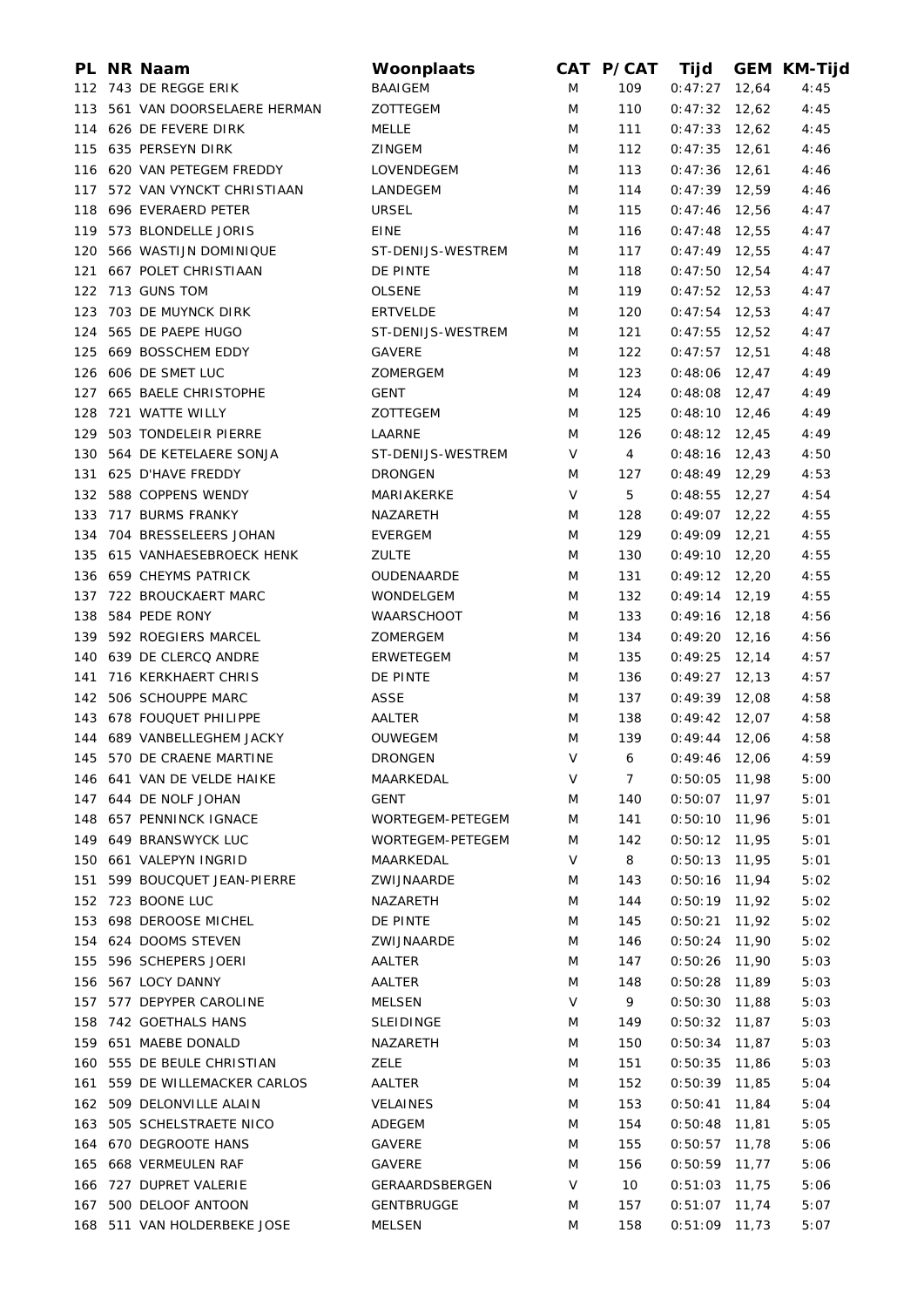|     | PL NR Naam                     | Woonplaats         |        | CAT P/CAT | Tijd            |       | <b>GEM KM-Tijd</b> |
|-----|--------------------------------|--------------------|--------|-----------|-----------------|-------|--------------------|
|     | 169 617 MEIRE JEANNOT          | KNESSELARE         | M      | 159       | 0:51:23         | 11,68 | 5:08               |
|     | 170 690 SUTMONT DIRK           | DE PINTE           | M      | 160       | 0:51:24         | 11,67 | 5:08               |
|     | 171 735 VAN DAMME LIES         | <b>GENT</b>        | $\vee$ | 11        | $0:51:27$ 11,66 |       | 5:09               |
|     | 172 614 VAN HOOREWEGHE GEERT   | AALTER             | M      | 161       | $0:51:29$ 11,65 |       | 5:09               |
|     | 173 594 VAN CAUWENBERGHE FILIP | <b>DEINZE</b>      | M      | 162       | $0:51:31$ 11,65 |       | 5:09               |
|     | 174 733 VAN DE STEENE FABIENNE | <b>GENT</b>        | V      | 12        | $0:51:33$ 11,64 |       | 5:09               |
| 175 | 593 PHILIPS RICHARD            | NAZARETH           | M      | 163       | $0:51:36$ 11,63 |       | 5:10               |
|     | 176 616 BOGAERTS BERLINDA      | KNESSELARE         | V      | 13        | $0:51:39$ 11,62 |       | 5:10               |
|     | 177 609 DE LANNOY WIM          | AALTER             | M      | 164       | 0:51:41         | 11,61 | 5:10               |
| 178 | 597 DHONT JOHN                 | AALTER             | M      | 165       | $0:51:42$ 11,61 |       | 5:10               |
| 179 | 581 SCHOCKAERT MARIO           | WETTEREN           | M      | 166       | $0:51:46$ 11,59 |       | 5:11               |
|     | 180 551 DE BIE ETIENNE         | DE PINTE           | M      | 167       | $0:51:48$ 11,58 |       | 5:11               |
|     | 181 595 DE PAEPE KAREL         | NAZARETH           | M      | 168       | $0:52:04$ 11,52 |       | 5:12               |
|     | 182 574 VERSTRAETE PASCAL      | PRASSEBO/SWEDEN    | M      | 169       | $0:52:09$ 11,51 |       | 5:13               |
|     | 183 663 DEVOS GORIK            | <b>RONSE</b>       | M      | 170       | $0:52:20$ 11,46 |       | 5:14               |
| 184 | 712 COOREVITS NATHALIE         | <b>OLSENE</b>      | V      | 14        | $0:52:23$ 11,45 |       | 5:14               |
| 185 | 732 MUYS STEVEN                | LOVENDEGEM         | M      | 171       | $0:52:29$ 11,43 |       | 5:15               |
|     | 186 576 SCHELDEWAERT GILBERTE  | SINT-AMANDSBERG    | V      | 15        | $0:52:32$ 11,42 |       |                    |
|     |                                |                    |        |           |                 |       | 5:15               |
|     | 187 631 DE JAEFGER KRIST       | WAREGEM            | M      | 172       | $0:52:37$ 11,40 |       | 5:16               |
| 188 | 705 VAN DURME GRIET            | EVERGEM            | V      | 16        | $0:52:38$ 11,40 |       | 5:16               |
|     | 189 739 DE GROOTE MARIO        | ASPER              | M      | 173       | 0:52:41         | 11,39 | 5:16               |
|     | 190 541 MAERTEN NANCY          | <b>EEKLO</b>       | V      | 17        | $0:52:46$ 11,37 |       | 5:17               |
|     | 191 638 DE VEYLDER GEERT       | MERELBEKE          | M      | 174       | $0:52:49$ 11,36 |       | 5:17               |
|     | 192 671 KEUKELEIRE KATRIEN     | <b>GENT</b>        | $\vee$ | 18        | $0:52:52$ 11,35 |       | 5:17               |
|     | 193 674 VANHAECKE LUC          | <b>ZINGEM</b>      | M      | 175       | $0:52:58$ 11,33 |       | 5:18               |
|     | 194 688 HEBBRECHT MARNIX       | ZWIJNAARDE         | M      | 176       | $0:53:04$ 11,31 |       | 5:18               |
| 195 | 532 VANRIJCKEGHEM LINDA        | WAASMUNSTER        | V      | 19        | $0:53:13$ 11,27 |       | 5:19               |
|     | 196 533 VERTONGHEN ANDY        | LOKEREN            | M      | 177       | $0:53:14$ 11,27 |       | 5:19               |
|     | 197 519 VANDEN BULCKE DIDIER   | LEDEBERG           | M      | 178       | $0:53:20$ 11,25 |       | 5:20               |
| 198 | 560 GOVAERT JORRIT             | <b>OOSTAKKER</b>   | M      | 179       | $0:53:25$ 11,23 |       | 5:20               |
| 199 | 603 BAELE PAUL                 | <b>GAVERE</b>      | M      | 180       | $0:53:27$ 11,23 |       | 5:21               |
| 200 | 737 LAMONT SYLVAIN             | <b>KRUISHOUTEM</b> | M      | 181       | 0:53:31         | 11,21 | 5:21               |
|     | 201 730 VAN ZWAM RIK           | ZWIJNAARDE         | M      | 182       | $0:53:34$ 11,20 |       | 5:21               |
|     | 202 738 VAN DEN ABEELE DANIEL  | OUDENAARDE         | M      | 183       | $0:53:40$ 11,18 |       | 5:22               |
|     | 203 710 GYSSELS LUC            | GENT               | M      | 184       | $0:53:46$ 11,16 |       | 5:23               |
|     | 204 673 CREEL RONNY            | <b>EEKLO</b>       | M      | 185       | $0:53:59$ 11,11 |       | 5:24               |
|     | 205 676 VERSCHUERE PATRICIA    | <b>EEKLO</b>       | V      | 20        | $0:54:00$ 11,11 |       | 5:24               |
|     | 206 654 INGELBRECHT VERONIQUE  | <b>GENTBRUGGE</b>  | V      | 21        | $0:54:17$ 11,05 |       | 5:26               |
|     | 207 548 HERTELEER CHRISTIAN    | BELLEM             | M      | 186       | $0:54:19$ 11,05 |       | 5:26               |
|     | 208 697 VAN BERLO TATIANA      | BEVEREN-WAAS       | V      | 22        | $0:54:39$ 10,98 |       | 5:28               |
|     | 209 700 ENGELS PETER           | DE PINTE           | M      | 187       | $0:54:42$ 10,97 |       | 5:28               |
|     | 210 660 DE GROOTE FAMMY        | OUDENAARDE         | V      | 23        | $0:54:45$ 10,96 |       | 5:28               |
|     | 211 683 DE SMET ELS            | OUDENAARDE         | V      | 24        | $0:54:48$ 10,95 |       | 5:29               |
|     | 212 711 DE SCHRYVER LUC        | GENT               | M      | 188       | $0:54:53$ 10,93 |       | 5:29               |
|     | 213 647 LIPPENS ANNEKE         | GENT               | V      | 25        | $0:55:05$ 10,89 |       | 5:31               |
|     | 214 501 COPPIETERS WIM         |                    |        | 189       |                 |       | 5:31               |
|     |                                | STROMBEEK-BEVER    | M      |           | $0:55:08$ 10,88 |       |                    |
|     | 215 736 WILLAERT KATRIEN       | MASSEMEN           | V      | 26        | $0:55:10$ 10,88 |       | 5:31               |
|     | 216 664 DEVOS RITA             | OUDENAARDE         | V      | 27        | $0:55:46$ 10,76 |       | 5:35               |
|     | 217 672 DEMARET EILEEN         | SINT-AMANDSBERG    | V      | 28        | $0:55:56$ 10,73 |       | 5:36               |
|     | 218 640 MATHYS JOEL            | DE PINTE           | M      | 190       | $0:55:59$ 10,72 |       | 5:36               |
|     | 219 741 DE MAERTELEIRE TONY    | ZINGEM             | M      | 191       | $0:56:26$ 10,63 |       | 5:39               |
|     | 220 628 DHONDT CHRISTINE       | NAZARETH           | V      | 29        | $0:56:59$ 10,53 |       | 5:42               |
|     | 221 629 GHYSELINCK KATRIEN     | KRUISHOUTEM        | V      | 30        | $0:57:02$ 10,52 |       | 5:42               |
|     | 222 510 VANDE WALLE MARIE-ROSE | <b>VELAINES</b>    | V      | 31        | $0:57:20$ 10,47 |       | 5:44               |
|     | 223 542 RONSSE LAURENT         | ST-MARTENS-LATEM   | M      | 192       | $0:57:22$ 10,46 |       | 5:44               |
|     | 224 693 DERIJCKE INGE          | DE PINTE           | V      | 32        | $0:57:43$ 10,40 |       | 5:46               |
|     | 225 695 SURMONT CAROLINE       | DE PINTE           | V      | 33        | $0:57:45$ 10,39 |       | 5:47               |